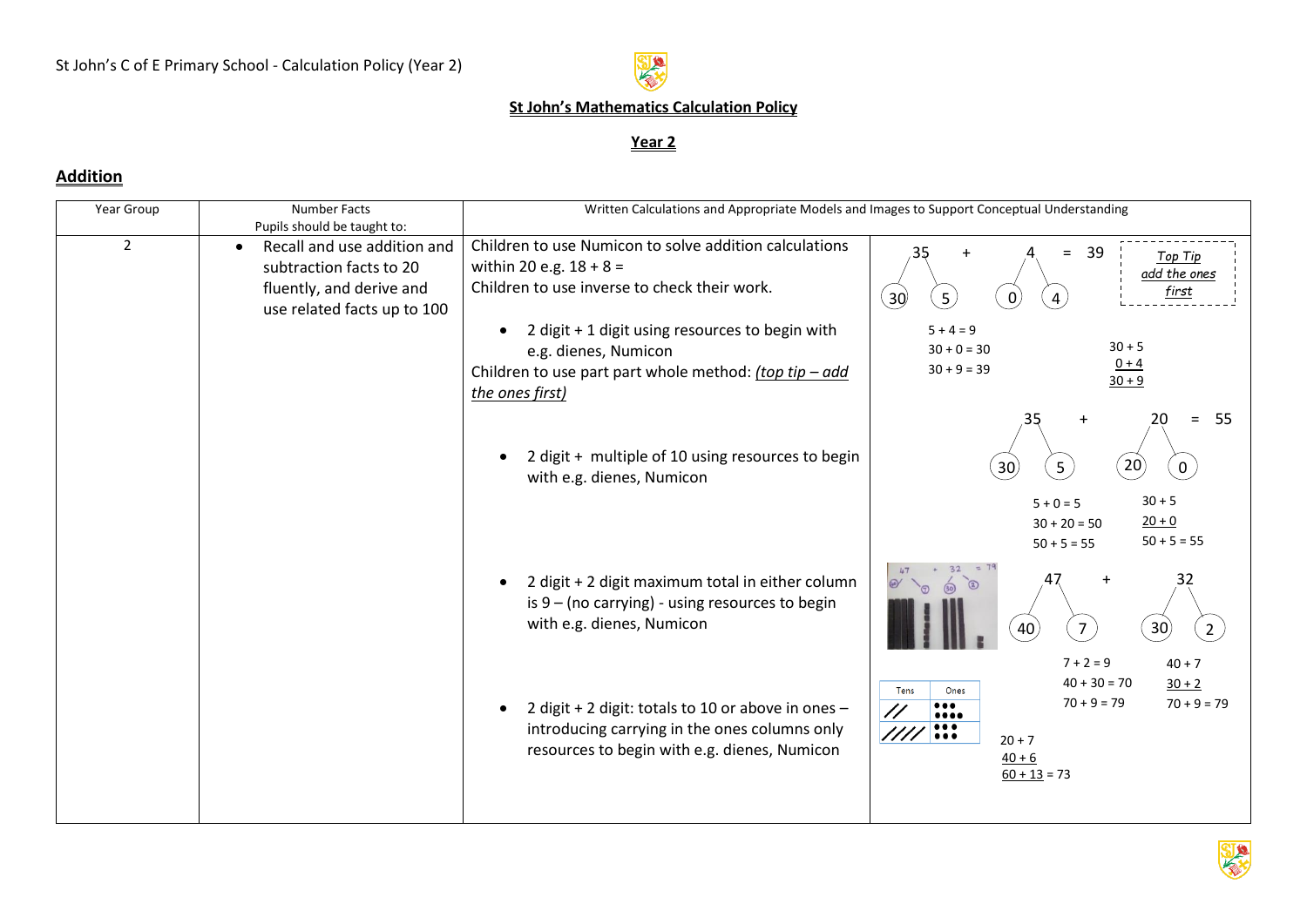## **Subtraction**

| <b>Number Facts</b>                      | Written Calculations and Appropriate Models and Images to Support Conceptual Understanding |                                                                                                                                                                                                                                                                                                                                                                                                                                                                                                                                                                                      |
|------------------------------------------|--------------------------------------------------------------------------------------------|--------------------------------------------------------------------------------------------------------------------------------------------------------------------------------------------------------------------------------------------------------------------------------------------------------------------------------------------------------------------------------------------------------------------------------------------------------------------------------------------------------------------------------------------------------------------------------------|
| Pupils should be taught to:              |                                                                                            |                                                                                                                                                                                                                                                                                                                                                                                                                                                                                                                                                                                      |
| Recall and use addition and<br>$\bullet$ |                                                                                            | $20 + 8$<br>$= 25$<br>28<br>3.                                                                                                                                                                                                                                                                                                                                                                                                                                                                                                                                                       |
| subtraction facts to 20                  |                                                                                            | $-0 + 3$                                                                                                                                                                                                                                                                                                                                                                                                                                                                                                                                                                             |
| fluently, and derive and                 | Children to use inverse to check their work.                                               |                                                                                                                                                                                                                                                                                                                                                                                                                                                                                                                                                                                      |
| use related facts up to 100              |                                                                                            | $20 + 5$<br>20<br>8<br>$\mathbf{0}$                                                                                                                                                                                                                                                                                                                                                                                                                                                                                                                                                  |
|                                          | 2 digit - 1 digit (e.g. $28 - 3$ ) using resources to                                      | $8 - 3 = 5$                                                                                                                                                                                                                                                                                                                                                                                                                                                                                                                                                                          |
|                                          | begin with e.g. dienes, Numicon                                                            | $20 - 0 = 20$<br><b>Top Tip</b><br>$20 + 5 = 25$                                                                                                                                                                                                                                                                                                                                                                                                                                                                                                                                     |
|                                          |                                                                                            | Use your number families                                                                                                                                                                                                                                                                                                                                                                                                                                                                                                                                                             |
|                                          |                                                                                            | $50 + 6$<br>$= 16$<br>56<br>40                                                                                                                                                                                                                                                                                                                                                                                                                                                                                                                                                       |
|                                          |                                                                                            | $-40 + 0$                                                                                                                                                                                                                                                                                                                                                                                                                                                                                                                                                                            |
|                                          |                                                                                            | Tens<br>Ones<br>$10 + 6$                                                                                                                                                                                                                                                                                                                                                                                                                                                                                                                                                             |
|                                          |                                                                                            | 50<br>40<br>$\overline{\cdots}$<br>7741                                                                                                                                                                                                                                                                                                                                                                                                                                                                                                                                              |
|                                          |                                                                                            | $6 - 0 = 6$<br>$50 - 40 = 10$                                                                                                                                                                                                                                                                                                                                                                                                                                                                                                                                                        |
|                                          |                                                                                            | Top Tip<br>$6 + 10 = 16$                                                                                                                                                                                                                                                                                                                                                                                                                                                                                                                                                             |
|                                          |                                                                                            | Subtract the ones first                                                                                                                                                                                                                                                                                                                                                                                                                                                                                                                                                              |
|                                          |                                                                                            | $= 13$<br>37<br>24                                                                                                                                                                                                                                                                                                                                                                                                                                                                                                                                                                   |
|                                          |                                                                                            | $30 + 7$                                                                                                                                                                                                                                                                                                                                                                                                                                                                                                                                                                             |
|                                          |                                                                                            | $-20 + 4$<br>30<br>20                                                                                                                                                                                                                                                                                                                                                                                                                                                                                                                                                                |
|                                          |                                                                                            | $10 + 3$                                                                                                                                                                                                                                                                                                                                                                                                                                                                                                                                                                             |
|                                          |                                                                                            | $7 - 4 = 3$                                                                                                                                                                                                                                                                                                                                                                                                                                                                                                                                                                          |
|                                          |                                                                                            | $30 - 20 = 10$                                                                                                                                                                                                                                                                                                                                                                                                                                                                                                                                                                       |
|                                          |                                                                                            | $3 + 10 = 13$<br>Shown as two steps (would be on one table)                                                                                                                                                                                                                                                                                                                                                                                                                                                                                                                          |
|                                          |                                                                                            | Tens<br>Ones<br><b>Tens</b><br>Ones                                                                                                                                                                                                                                                                                                                                                                                                                                                                                                                                                  |
|                                          |                                                                                            | $\ddot{\bullet}$ .                                                                                                                                                                                                                                                                                                                                                                                                                                                                                                                                                                   |
|                                          |                                                                                            | 12<br>20                                                                                                                                                                                                                                                                                                                                                                                                                                                                                                                                                                             |
|                                          |                                                                                            | 16<br>32<br>$= 16$<br>$30 + 2$                                                                                                                                                                                                                                                                                                                                                                                                                                                                                                                                                       |
|                                          |                                                                                            | $-10 + 6$                                                                                                                                                                                                                                                                                                                                                                                                                                                                                                                                                                            |
|                                          |                                                                                            | $10 + 6$<br>$10\,$<br>6                                                                                                                                                                                                                                                                                                                                                                                                                                                                                                                                                              |
|                                          |                                                                                            | Tens<br>Ones                                                                                                                                                                                                                                                                                                                                                                                                                                                                                                                                                                         |
|                                          |                                                                                            | $12 - 6 = 6$                                                                                                                                                                                                                                                                                                                                                                                                                                                                                                                                                                         |
|                                          |                                                                                            | $20 - 10 = 10$<br>$6 + 10 = 16$                                                                                                                                                                                                                                                                                                                                                                                                                                                                                                                                                      |
|                                          |                                                                                            | Children to use Numicon to solve subtraction<br>calculations within 20 e.g. $18 - 8 =$<br>Children to use part part whole method: (top tip -<br>subtract ones first)<br>2 digit - multiple of 10 (e.g. $56 - 40$ ) using<br>resources to begin with e.g. dienes, Numicon<br>2 digit - 2 digit (e.g. 37 - 24) no carrying - using<br>resources to begin with e.g. dienes, Numicon<br>2 digit - 2 digit: totals to 10 or above in ones<br>(e.g. 32-16) - introducing exchange from tens<br>(begin with 2 digit - 1 digit) - using only<br>resources to begin with e.g. dienes, Numicon |